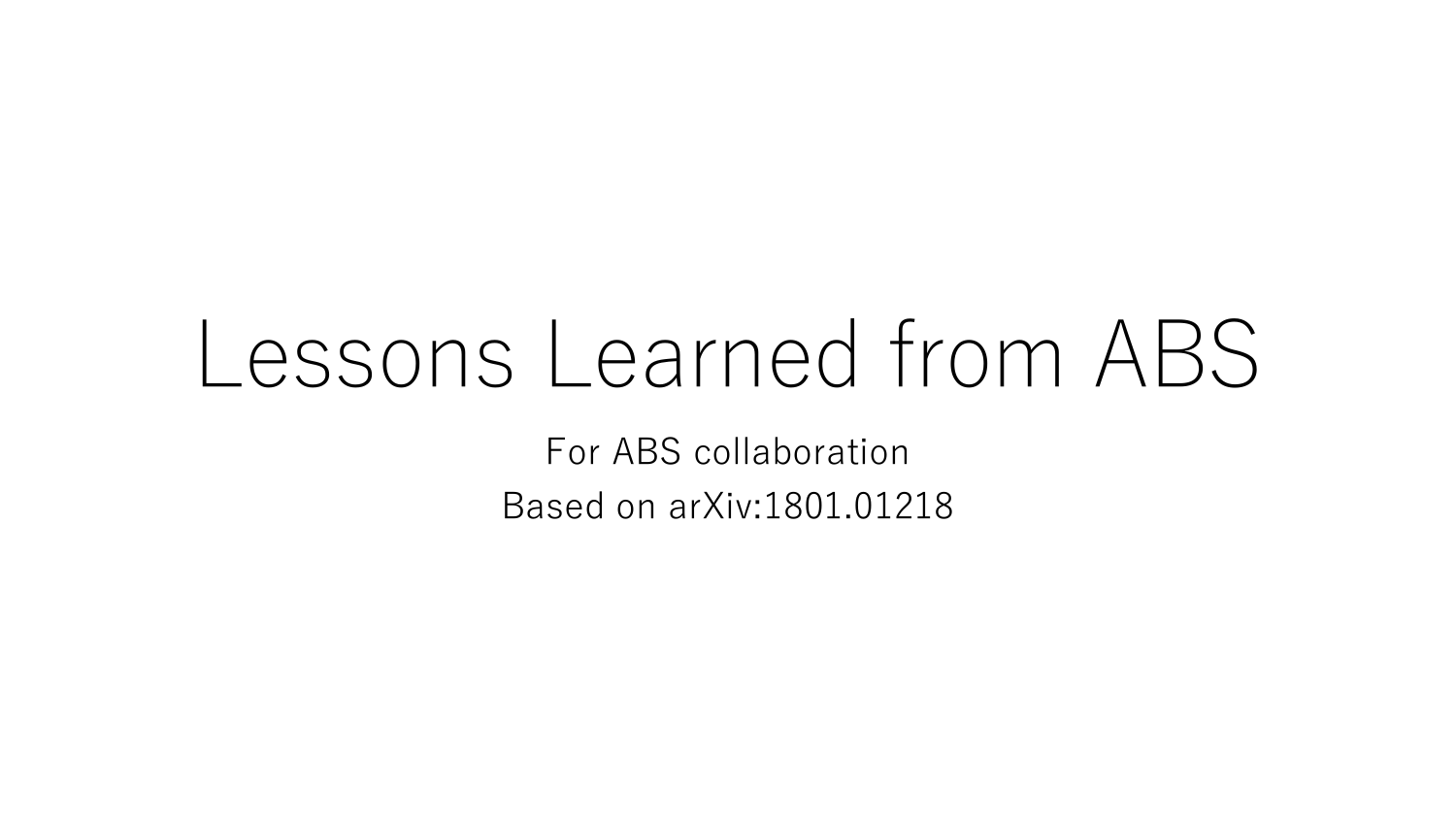### Lessons Learned from ABS

- HWP works
	- It improves on 1/f noise and mitigates systematic errors.
- HWP did not degrade sensitivity.
- 150 GHz works in Chile and very low 1/f can be achieved.
- Pioneered TRUCE detector in field. Improvement needed.
	- Each was  $\sim$  500 uK $\sqrt{s}$  and ABS had only effectively  $\sim$  200 of them.
	- They were first of this kind in field (probably similar time as SPTpol)
- Excellent agreement with Planck on same patch and can recover faint foreground signals in a clean patch.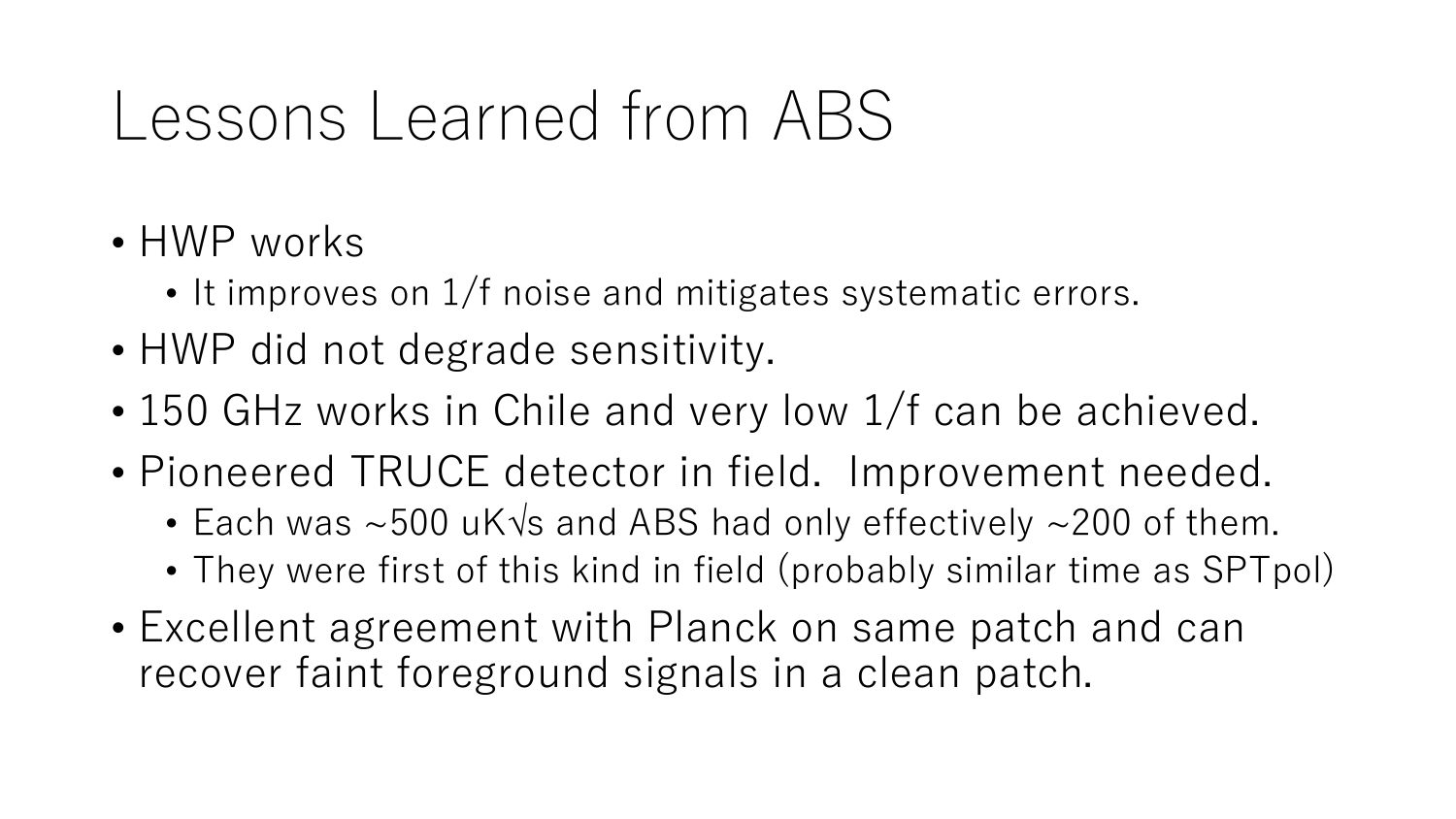### What can we learn from ABS error bar?

- Turning array sensitivity into error bar in power spectrum.
	- Including the  $1/f$  (or  $1/\ell$ ) noise behavior;  $\sim$ 2mHz knee frequency achieved.
	- Demodulated timesteram is mapped with very moderate filtering.
- Field size 2400 deg.<sup>2</sup> .
	- This is a good size. This can be bigger.
- Caveat: ABS did not have optimal scan size (~7deg. on sky)
	- ABS achieved excellent low- $\ell$  performance even with this small scan width.
	- This can be improved in future experiments, which will improve  $1/\ell$  noise.
- Data selection efficiency after removing already bad channels.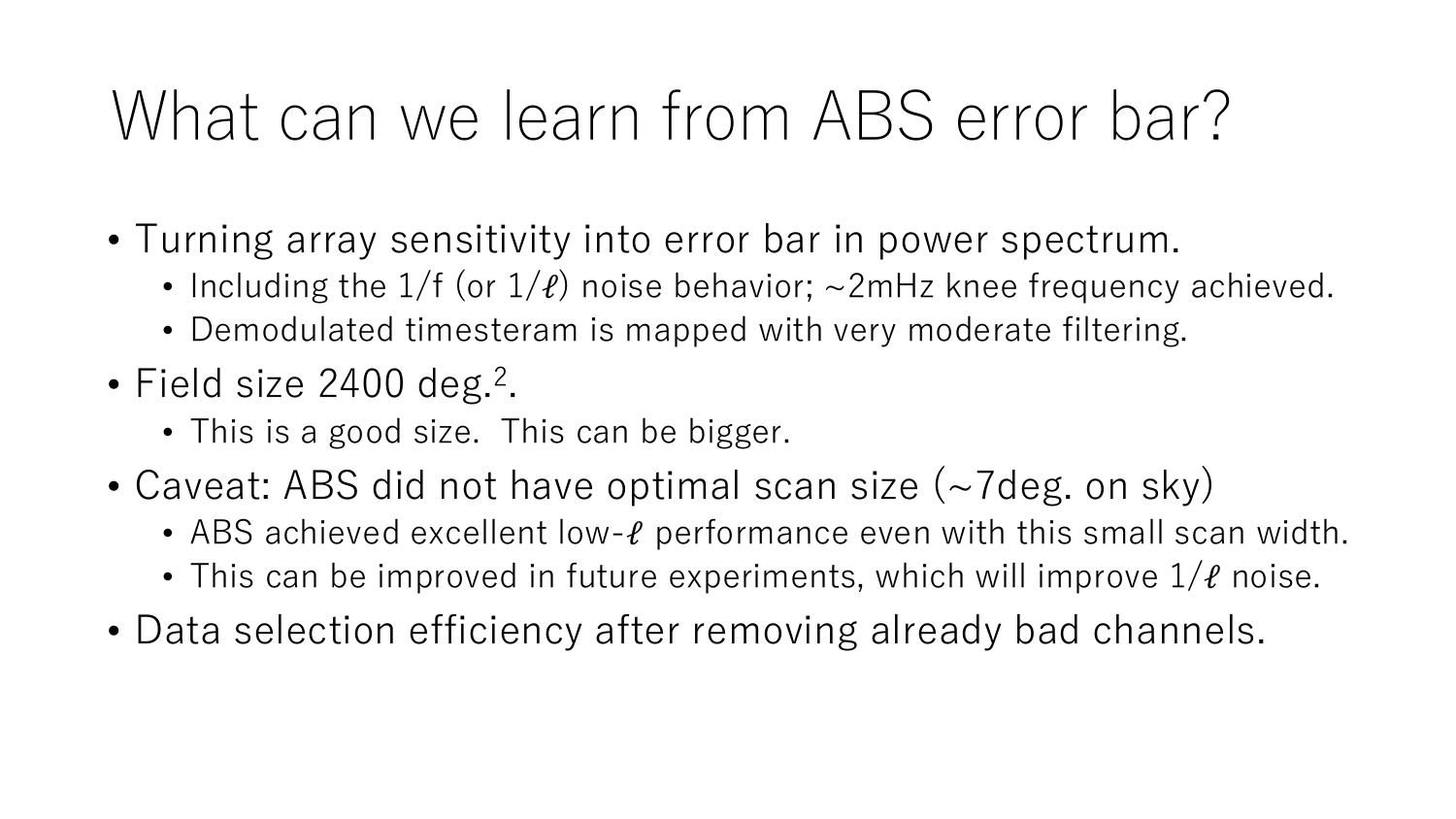### What can we learn from ABS error bar?

#### ABS data selection table Start from here Start from here

| Cut Name                                | Number TES CESes | TES-hrs   | $\%$ Cut |                    |
|-----------------------------------------|------------------|-----------|----------|--------------------|
| (Total Number)                          | 1,024,102        | 1,148,462 | $0\%$    |                    |
| Nominal Telescope Operation             | 908,184          | 1,059,268 | $7.8\%$  |                    |
| Non-Zero Responsivity                   | 666,348          | 777,208   | $26.6\%$ |                    |
| Detectors Biased and Operating Properly | 606,650          | 708,725   | $8.8\%$  |                    |
| No Excess Glitches                      | 520,711          | 606,916   | $14.4\%$ |                    |
| Nominal SSS                             | 483,748          | 564,098   | $7.1\%$  |                    |
| Gaussian and Stable                     | 446,676          | 520,169   | $7.8\%$  |                    |
| Nominal White Noise Properties          | 418,763          | 487,277   | $6.3\%$  |                    |
| Detectors Not Under Excess Loading      | 407,912          | 475,094   | $2.5\%$  |                    |
| Cut CES if $<$ 150 timestreams          | 396,047          | 461,237   | $2.9\%$  |                    |
|                                         |                  |           |          | Don't include this |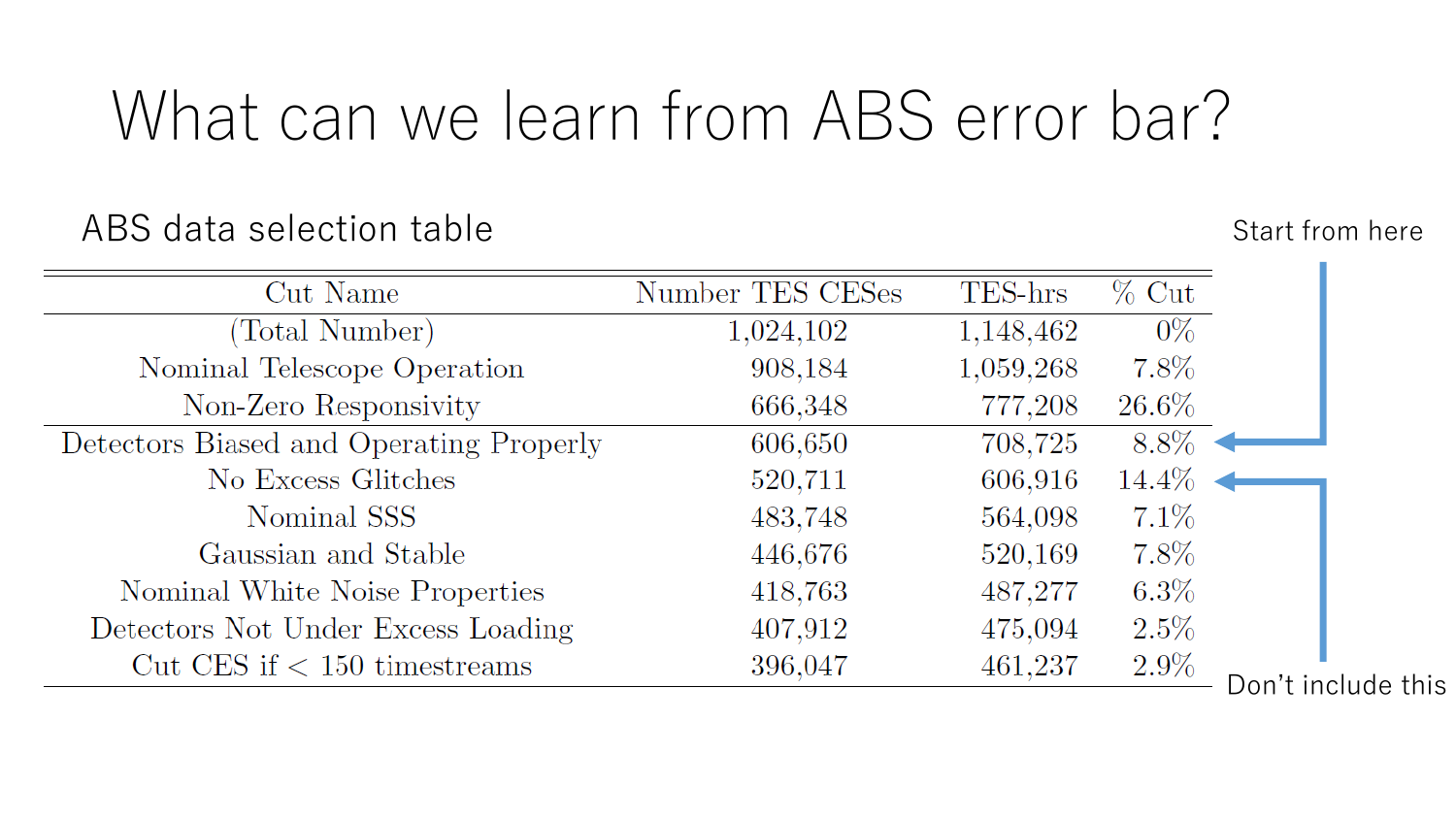### What can we learn from ABS error bar?

- Observing time (Field A): 2389h
- Field size: 2400 deg.<sup>2</sup>
- Band center: ~145GHz
- Typical array NEQ: 41  $uK\sqrt{s}$ 
	- Typical number after data selection
- Beam FWHM: 32'